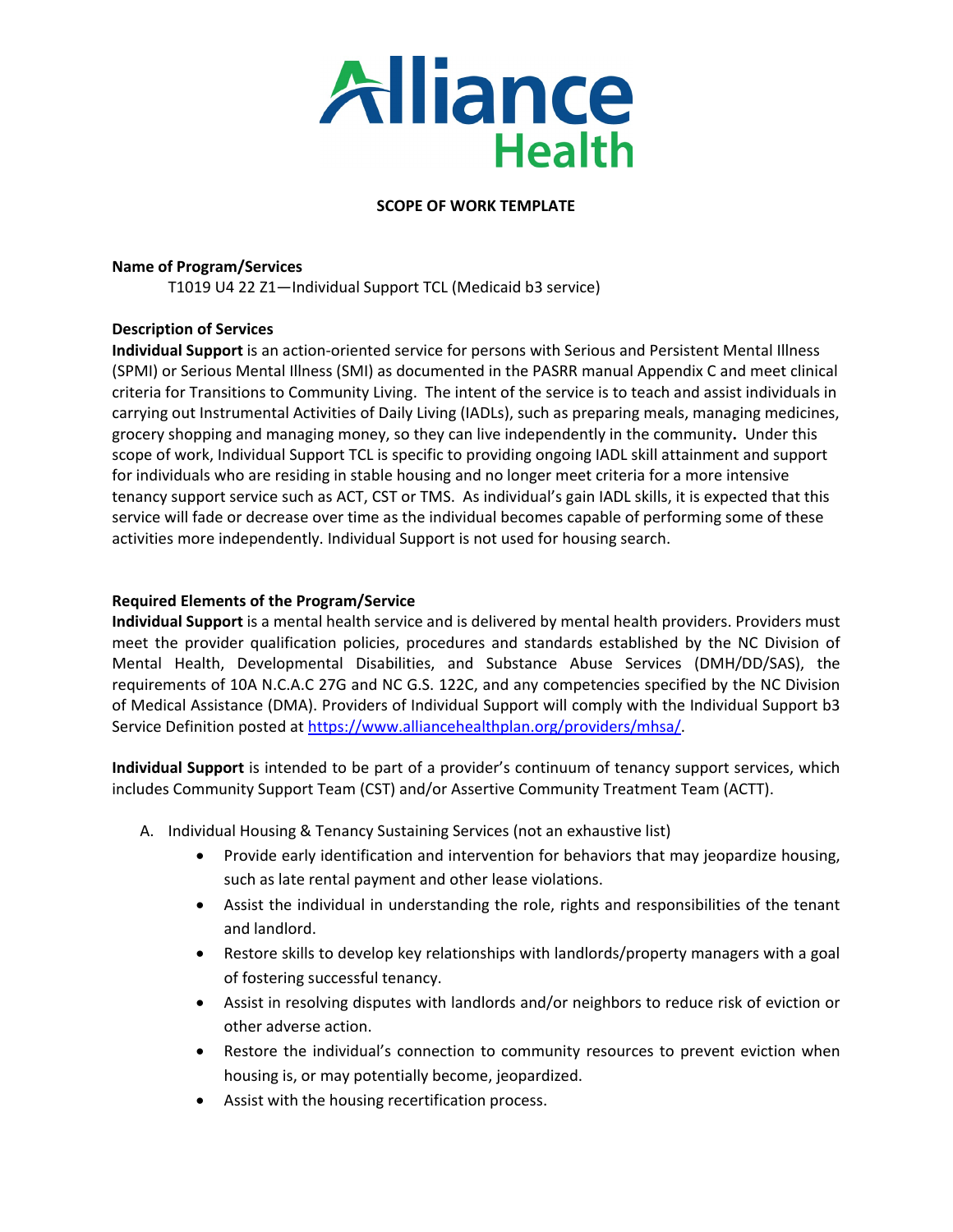

- Establish or restore the individual's ability to comply with lease agreement and manage his or her household.
- Act as primary contact for landlord to address any tenancy issues.
- B. Money Management and Entitlements (not an exhaustive list)
	- Assist in accessing financial entitlements such as SSI/SSDI, Medicaid, Special Assistance In-Home, food stamps, Veteran benefits, and payee-ship (as needed) including assisting with applications for these entitlements and/or identifying and referring the individual to local community agencies that can assist in applying for financial entitlements.
	- Assist the individual to improve ability to budget his or her money and pay bills. Monitor financial needs monthly or more frequently if needed.
	- Assist the individual with utility management to prevent high utility bills and overdue utility bills.
	- Manage Special Assistance In-Home benefit and provide updated information to the Department of Social Services where the Special Assistance In-Home benefit and Medicaid originated.
- C. Activities of Daily Living (not an exhaustive list)—Assist individual to restore or improve ability to:
	- Perform self-care management
	- Maintain personal safety
	- Meal plan, grocery shop, cook, use kitchen appliances, and store food safely
	- Purchase and care for clothing
	- Maintain and clean apartment
- D. Personal Health, Wellness, and Recovery (not an exhaustive list)—Assist individual to restore or improve ability to:
	- Manage medications
	- Access and use pharmacy services and appropriately store medications
	- Manage personal health needs
	- Assist individual with navigating mental and physical health services systems
	- Maintain nutrition and physical activities
	- Identify and participate in self-help groups
	- Assist individual to access free online resources for depression, anxiety, symptom management, etc.
	- Assist individual with acquisition and use of technologies to remain in touch with service providers, natural supports, etc.
- E. Promote Community Integration (not an exhaustive list)—Assist individual to restore or improve ability to:
	- Socialize, communicate, and develop friendships
	- Identify his or her interests and lifestyle choices
	- Identify where to pursue those interests and plan a leisure time schedule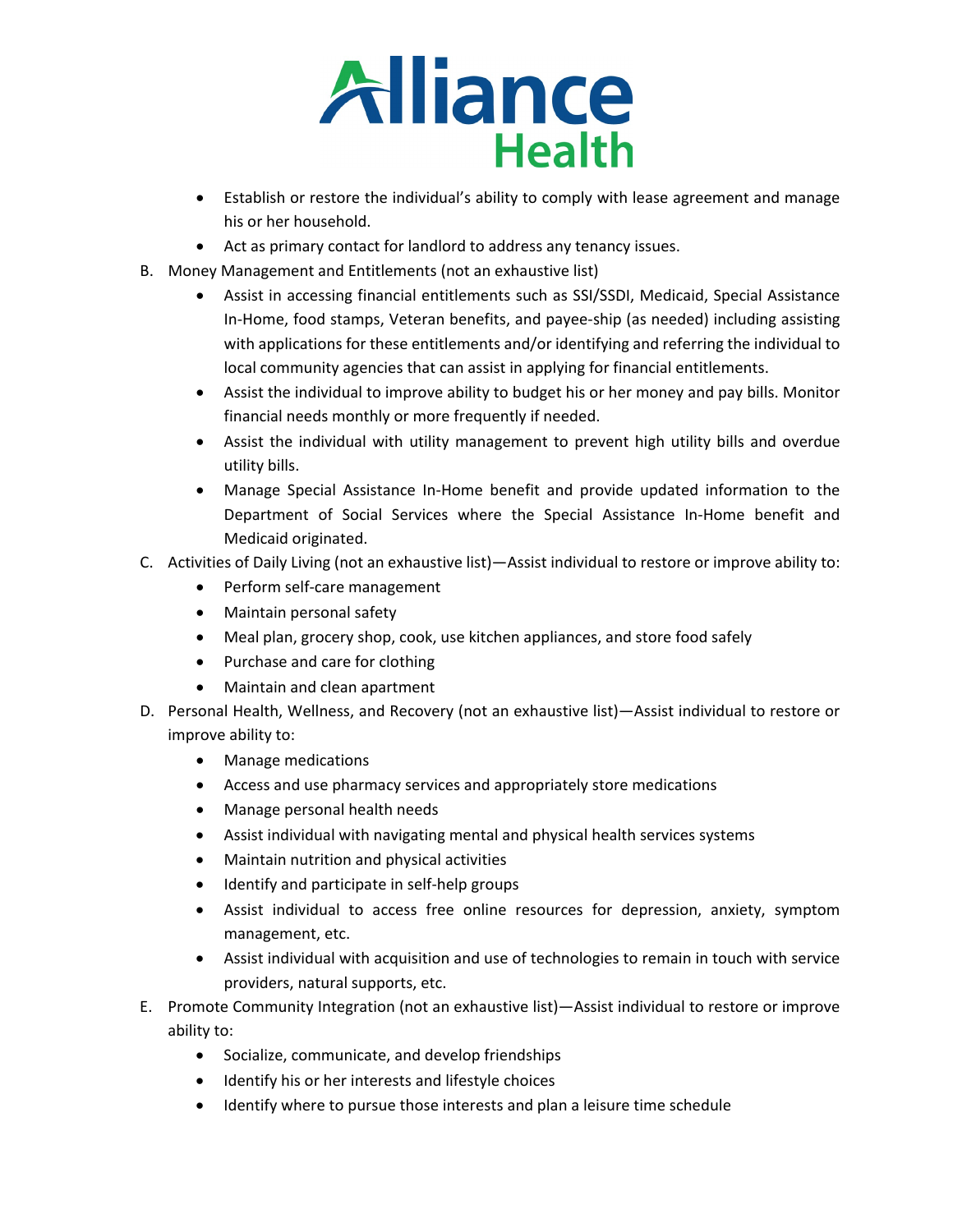

- Develop social skills for spending leisure time with others, e.g. how to make a date, how to host a get-together, dining in a restaurant, going to a movie or bowling
- Use resources (e.g., phone, computer, newspaper) to learn what is happening in the community in terms of entertainment or recreational activities/events

Identify employment and/or education goals and refer to Individual Placement and Supports- Supported Employment (IPS-SE) services; *\*Individual Support is not an employment service, all individuals interested in employment should be referred to an IPS-SE provider who can provide benefits counseling and employment services.* 

# **Best Practices for Permanent Supportive Housing**

- Choice of housing
- Functional separation of housing and services
- Decent, safe, and affordable housing
- Housing integration
- Access to housing
- Flexible, voluntary, and recovery focused services
- Active outreach and engagement
- Helping people find and acquire housing
- Connecting people to benefits and community-based services
- Providing direct supports for housing retention

**Highlights and Examples of Skills Development, Symptom Management and Recovery Training and Support, and Coordinating and Managing Services for Members identified as being engaged in the Transitions to Community Living (TCL)**

- Develop Integrated PCP for housing
- Communicate with Alliance staff
- Assist with discharges from hospitals and other crisis centers (e. g., move, transportation, etc.)
- Complete and submit a Monthly Tenancy Checklist to Alliance
- Assist with completing and obtaining signatures on TCL Voucher Forms
- Assist with and ensure completion of recertification documentation for rental assistance
- Assist with preparing for and scheduling annual inspection of units
- Assist with shopping for items needed to maintain community living
- Participate in separation conversations/meetings
- Assist members when they separate from housing (e.g., move out furniture, secure storage, work with natural supports, etc.)
- Actively explore and pursue Community Inclusion opportunities with emphasis on referrals to IPS-Supported Employment
- Complete and submit re-housing plans
- Assist with completion of FL-2 and applying for Special Assistance (SA) In-home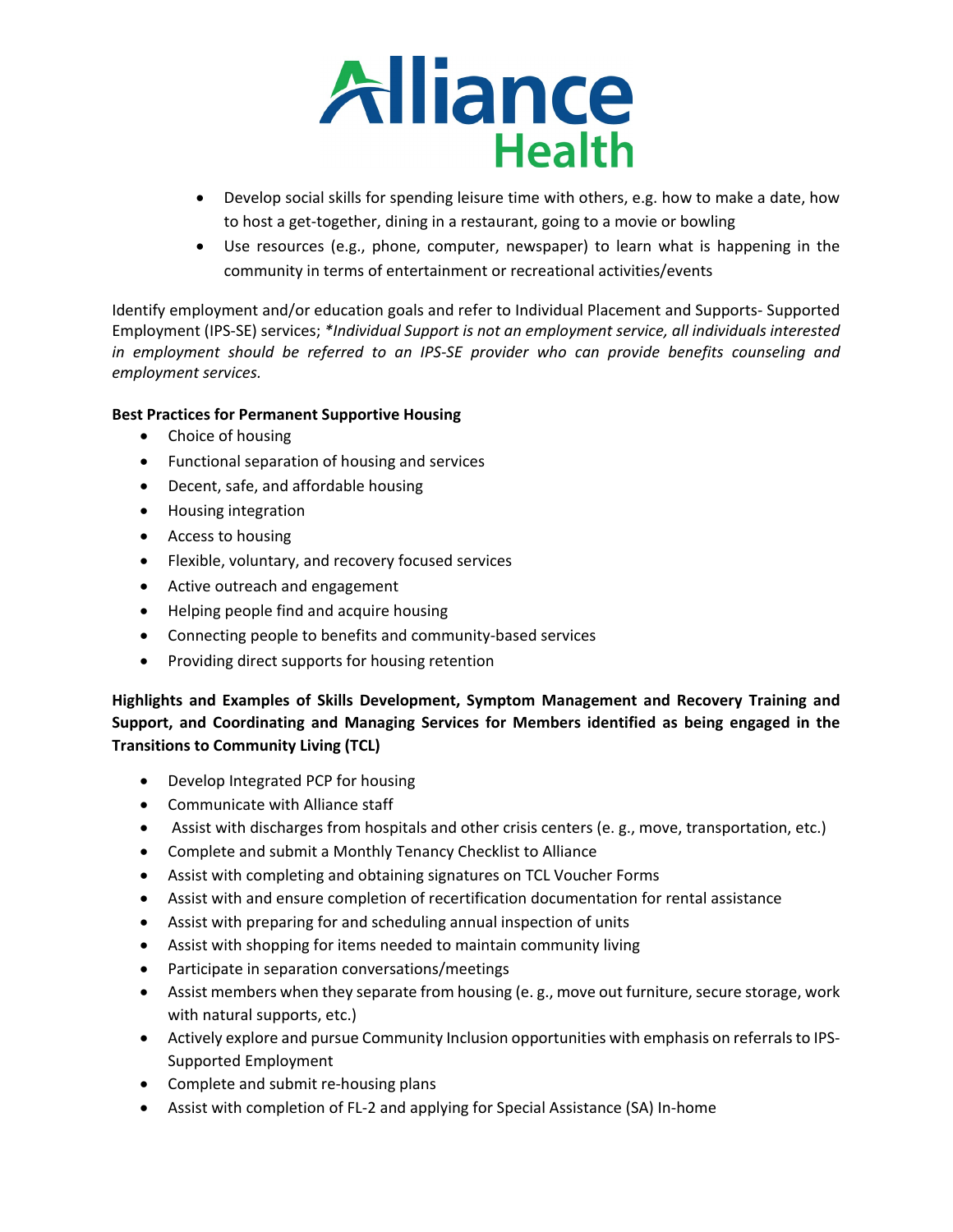

- Assist with applying/recertification for Disability and Medicaid
- Monitor SA In-Home and CLA funding utilization
- Notify TCL staff when referring member to additional services or discharging from services
- Identify and refer for assessment for higher levels of service as medically appropriate
- Assist with applying for mainstream vouchers
- Provide notification to TCL Team of any application denials, lease violations, rehouses, notices to vacates, or unexpected absences from unit

## **Staffing Requirements**

**Individual Support** staff must meet requirements as specified in 10A N.C.A.C. 27G 0104, and supervision of staff must be provided according to the supervision requirements specified in 10A N.C.A.C. 27G 0204.

Individual Support service is provided by qualified providers with the capacity and adequate workforce to offer this service to eligible Medicaid beneficiaries. The provider must have the ability to offer this service at any time of the day, including evening times or weekends, as needed by the beneficiary and specified in the beneficiary's service plan or PCP.

Individual Support staff must be supervised by a full-time Qualified Professional (QP) who meets the requirements according to 10A NCAC 27G .0104.

Individual Supports is provided by Paraprofessional staff who meet the requirements according to 10A NACA 27g .104.

The maximum program staff ratios are as follows: QP to Paraprofessional staff is 1:8; and Paraprofessional staff to beneficiary is 1:15.

**Individual Support** staff must complete initial training specific to the required components of the **Individual Support** definition within 30-days of employment. This includes:

- CPR/First Aid/seizure management
- Client Rights
- Confidentiality/HIPAA
- Crisis Intervention and Management
- Training specific to the needs of the individual

# **Staff must complete the following training within 60-days OR by the date of the first available training, if training is not made available within the 60-day timeframe:**

- Housing First, Permanent Supportive Housing, Tenancy Support Training
- Basic Tenant's Rights and Responsibilities
- Community resources and services, including pertinent referral criteria
- 2 Day Permanent Supportive Housing Training
- 3 hours of Harm Reduction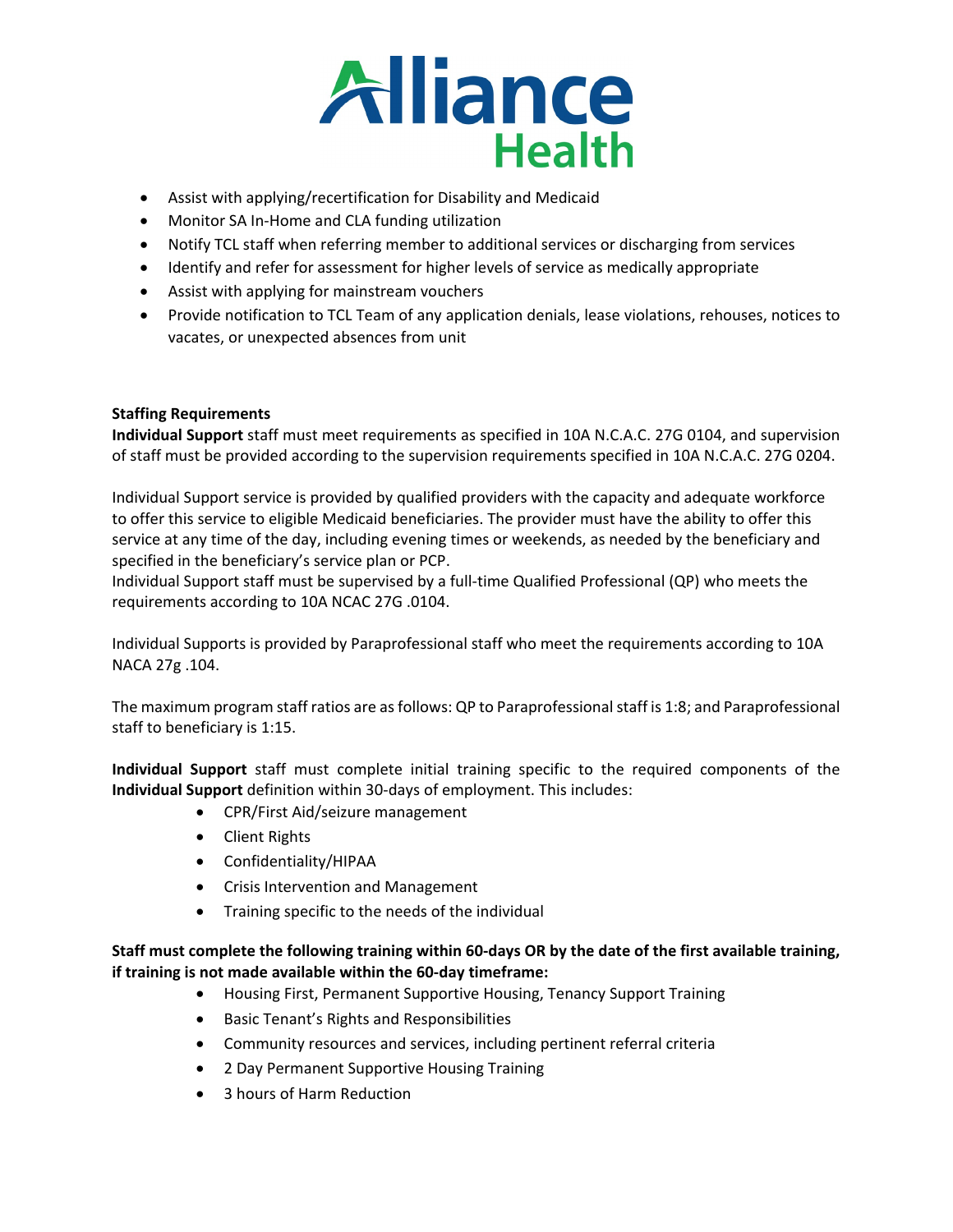

• DLA-20 Training

## **Target Population and Eligibility Criteria**

- Adults ages 18 and older with a diagnosis of SPMI or SMI population and a LOCUS level of II or greater.
- Individuals between the ages of 18 and 21 may not live in a Medicaid-funded group residential treatment facility.
- The beneficiary is an individual with an SPMI or SMI diagnosis (as defined in the PASRR manual Appendix C) and has a history of housing instability related to his/her diagnosis.
- Members transitioning to Individual Supports meet clinical criteria for TCL and are steppingdown or stepping-out of Community Support Team (CST), Assertive Community Treatment Team (ACTT), or Transition Management Services (TMS) when clinically appropriate.

Member would be expected to have functional impairments in at least 1 of the following areas:

- 1. Adaptive skills (communication, problem-solving, or organizational skills)
- 2. Employment
- 3. Education
- 4. Financial management
- 5. Health management
- 6. Home establishment and management

7. Meal preparation and cleanup (grocery shopping, cooking, using kitchen appliances, properly storing food)

- 8. Purchase and care for clothes
- 9. Safety and emergency maintenance
- 10. Self-care management
- 11. Use different modes of transportation

### **Admission Criteria**

See Individual Support (Personal Care) (b)(3) Service Definition posted at <https://www.alliancehealthplan.org/wp-content/uploads/Individual-Support-b3.pdf> for required utilization management entrance, continuing care, and discharge criteria. This enhanced Individual Support scope of work provides clarification for this service to provide tenancy support to members.

A comprehensive clinical assessment (CCA) is completed by a licensed clinician that meet the criteria included in 10A NCAC 27G. 0104 (12). The CCA demonstrates medical necessity must be completed prior to the provision of this service. If a substantially equivalent assessment is available, reflects the current level of functioning, and contains all the required elements as outlined in community practice standards as well as in all applicable federal and state requirements, it may qualify as a current CCA. Relevant diagnostic information must be obtained and documented in the beneficiary's Person-Centered Plan (PCP).

### **Service Exclusions in the Scope of Work for Individual Supports**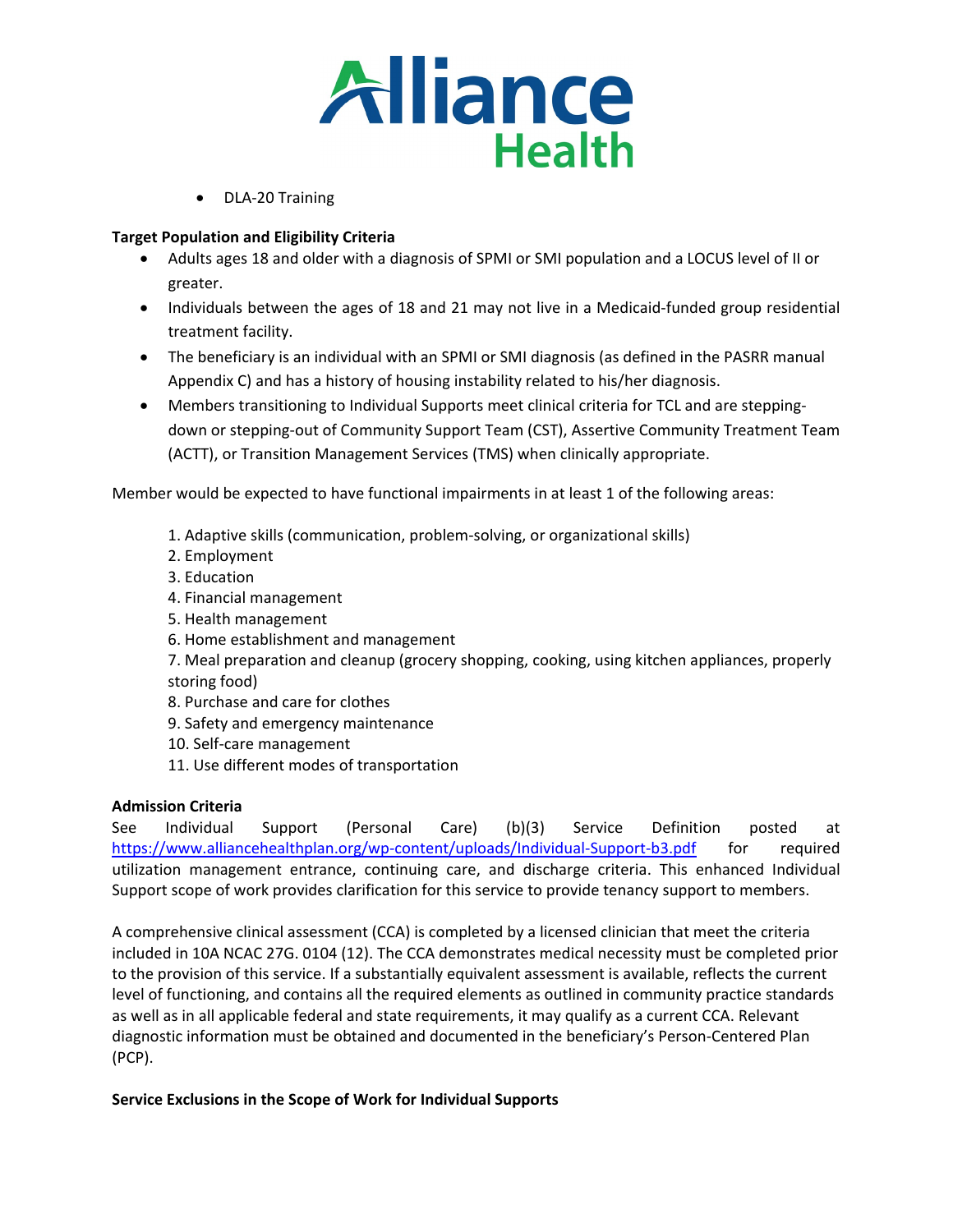

## **(In addition to b3 definition exclusions)**

- **Individual Support** may not be provided during the same authorization period as ACTT, CST, TMS or Peer Support.
- **Individual Support** may not be provided to children ages 16 up to 21 who reside in a Medicaid funded group residential treatment facility.
- **Individual Support** may not be provided by family members.

## **Collaboration**

- Provider will participate in monthly Learning Collaborative meetings related to tenancy and employment.
- It is expected that provider shall adhere to System of Care values and principles in providing a person centered, strength-based service delivery approach to assist members in achieving their outcomes.
- Provider shall collaborate with Alliance and any other identified partners in implementing this service.
- Provider will collaborate with other provider agencies that are providing services to individuals who receive Individual Supports.
- Provider will attend case review meetings with Alliance's TCLI staff as requested for applicable individuals.
- Provider will work with community resources and organizations to ensure member is aware of ways to fully integrate into his or her community utilizing physical and behavioral health, social, spiritual, financial, transportation, vocational and educational resources.

### **Documentation Requirements**

- A daily full service note or grid that meets the criteria specified in the DMH/DD/SAS Records Management and Documentation manual (APSM 45-2) is required. The DMH/DD/SAS Records Management and Documentation Manual can be found at: <https://files.nc.gov/ncdhhs/RMandDM%203rd%20Edition%209-1-16.pdf>
- DLA-20, at initiation of services and every 90 days there after

# **Required Outcomes and Quality Indicators**

- 1. Alliance will track the following data elements to establish baseline performance metrics for FY 2022 (results will be analyzed by Alliance and shared with Providers):
	- o Days housed
	- o Tenure in current housing
	- o Tenure in Individual Support
	- o Percent of individuals who achieve/sustain housing, per quarter
	- o Number of hospitalizations, per quarter